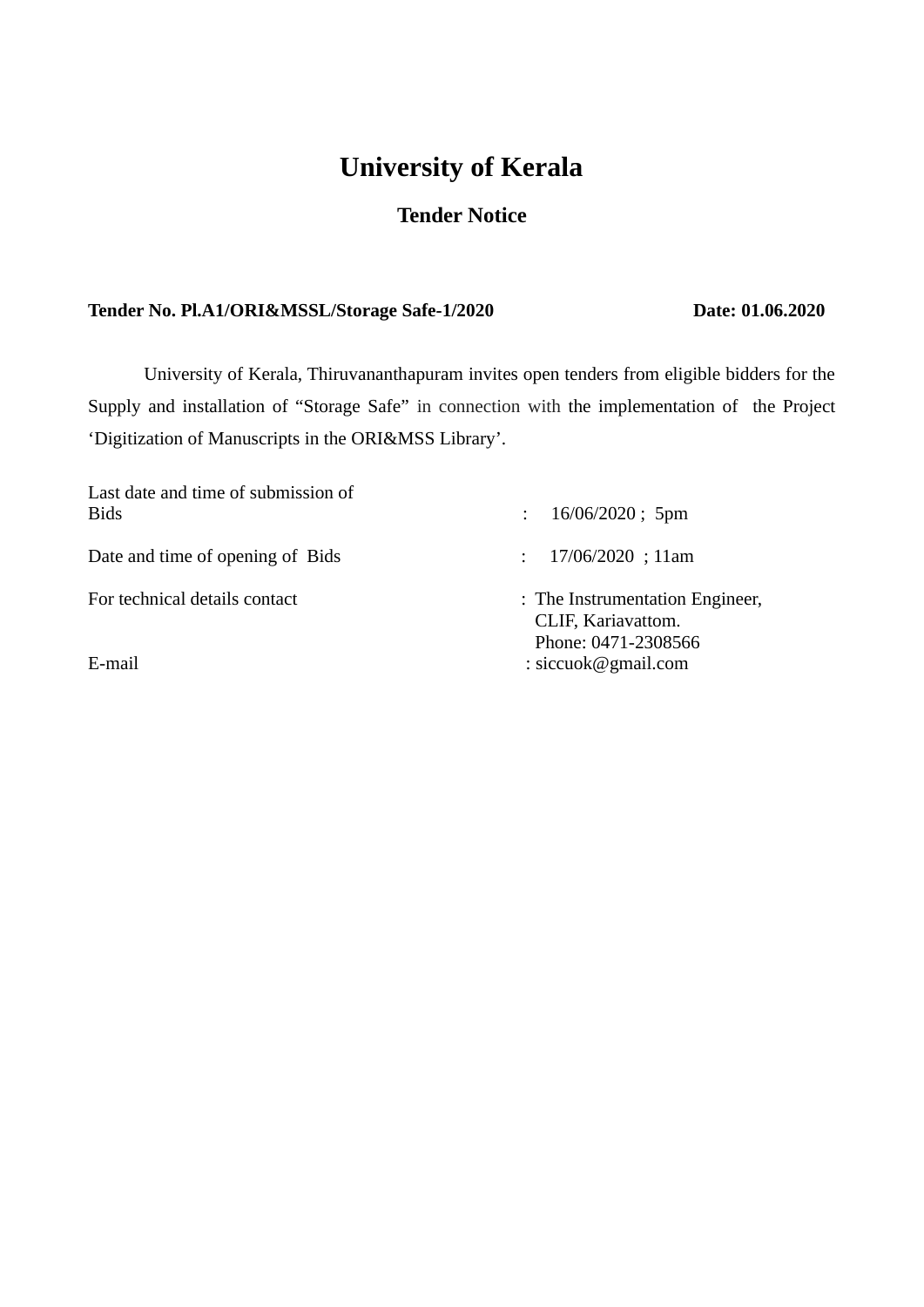## **TECHNICAL SPECIFICATIONS**

- Make: Godrej.
- Suitable for storage of disks, Electronics items etc.
- Two compartment, solid, arch welded, heavy gauge steel construction.
- $\bullet$  370 Ltr.
- Fireproof.
- Biometric(fingerprint) access with operational log.
- A master password which can be changed as and when there is a change in authority.
- Keypad access.

## **Terms and Conditions**

- 1. The Bids should be submitted with relevant information/documents/ acceptance of all terms and conditions, strictly as described in this document.
- 2. The bidder should submit the following along with the bid:
	- Detailed technical compliance of the product quoted with cross reference.
	- Brochure and literature of the product quoted establishing its Brand, Make, Model and Technical Specifications.
	- List of addresses of Offices/Company's Service Centres.
- 3. The rate quoted must be inclusive of all charges and taxes, whatsoever is applicable on supply of quoted equipments and services. It should be the responsibility of the successful bidder to install the equipment at respective sites and no extra charges will be paid on that account.
- 4. The specification given is the minimum configuration that is/are required. Vendors may choose to supply higher/better/enhanced systems/ peripherals, but their financial quotes shall be treated as if they have been offered for the specified configuration only.
- 5. The bid shall be typed and signed on all pages by the bidder or a person duly authorized to bind the bidder to the contract.
- 6. The bidder is expected to examine all instructions, forms, terms, condition, and technical specifications in the tender Documents. Failure to furnish all information required by the tender Documents or submission of a bid not substantially responsive may result in the rejection of its bid.
- 7. The prices should be quoted in INR.
- 8. Tender once received will not be returned.
- 9. Offer shall be valid for six months.
- 10. **The sealed tenders should be addressed to the** *'Registrar, University of Kerala, Palayam, Thiruvananthapuram-695034'* **superscribing** *"Tenders for the supply of 'Storage Safe' in*